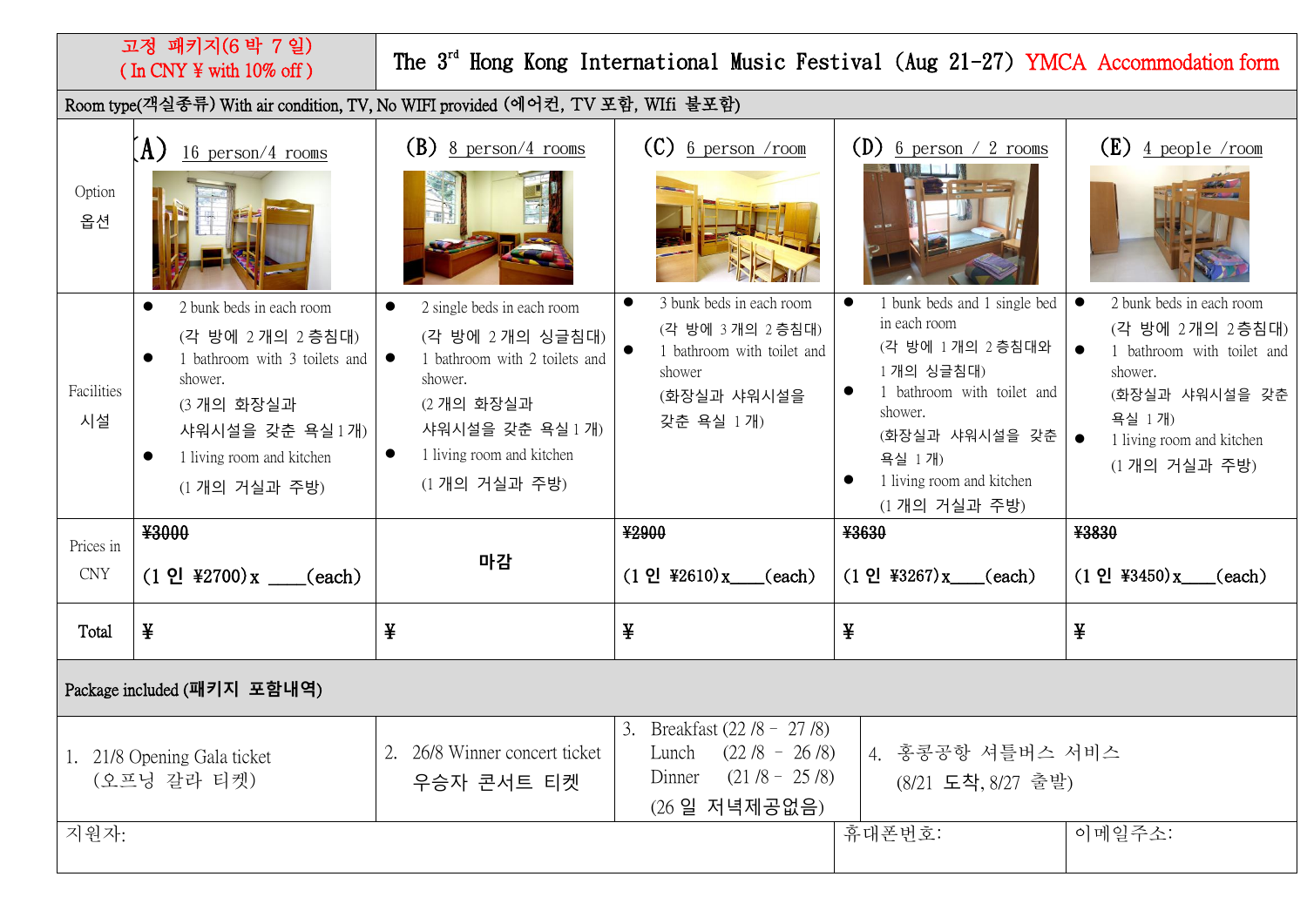| 게스트목록                                                                                                                                             | 휴대폰번호                                                                                                                                | 비고 | 도장 / 서명 |  |  |  |  |
|---------------------------------------------------------------------------------------------------------------------------------------------------|--------------------------------------------------------------------------------------------------------------------------------------|----|---------|--|--|--|--|
|                                                                                                                                                   |                                                                                                                                      |    |         |  |  |  |  |
| $\overline{2}$                                                                                                                                    |                                                                                                                                      |    |         |  |  |  |  |
| 3                                                                                                                                                 |                                                                                                                                      |    |         |  |  |  |  |
| $\overline{4}$                                                                                                                                    |                                                                                                                                      |    |         |  |  |  |  |
|                                                                                                                                                   |                                                                                                                                      |    |         |  |  |  |  |
| Terms & Conditions(이용약관):                                                                                                                         |                                                                                                                                      |    |         |  |  |  |  |
| 1. All accommodation fee must be submitted to the district organizer.                                                                             |                                                                                                                                      |    |         |  |  |  |  |
| (모든 숙박요금은 지역주최자에게 제출해야 합니다.                                                                                                                       |                                                                                                                                      |    |         |  |  |  |  |
| 2. Fixed accommodation schedule: August 21 - 27, 6 nights 7 days. Limited rooms, first come first serve.                                          |                                                                                                                                      |    |         |  |  |  |  |
|                                                                                                                                                   | (고정 숙박 일정 : 8월 21일에서 27일까지, 6 박 7일. 객실은 제한적이므로 선착순입니다.)                                                                              |    |         |  |  |  |  |
|                                                                                                                                                   | 3. The Masterclasses, Maestro concerts, Student concerts and all campus facilities are prior to participant. First come first serve. |    |         |  |  |  |  |
| (마스터 클래스, 마에스트로 콘서트, 학생 콘서트와 모든 캠퍼스 시설은 참가자 우선입니다. 선착순입니다.                                                                                        |                                                                                                                                      |    |         |  |  |  |  |
|                                                                                                                                                   | 4. Accommodation fee should be paid if children age under 3 or below.                                                                |    |         |  |  |  |  |
| (아이들은 아래 3 세 이하의 경우 숙박 요금은 지불해야 합니다)                                                                                                              |                                                                                                                                      |    |         |  |  |  |  |
| 5. Final round competition fee and certificate application fee are not included.                                                                  |                                                                                                                                      |    |         |  |  |  |  |
|                                                                                                                                                   | (최종 라운드 대회 수수료 및 인증서 신청 수수료가 포함되어 있지 않습니다.)                                                                                          |    |         |  |  |  |  |
| 6. No refund for late check in or early check out.                                                                                                |                                                                                                                                      |    |         |  |  |  |  |
| (늦은 체크 또는 조기 체크 아웃에 대한 환불은 하지 않습니다.)                                                                                                              |                                                                                                                                      |    |         |  |  |  |  |
| 7. Accommodation check out MUST be on 27/8.                                                                                                       |                                                                                                                                      |    |         |  |  |  |  |
| (호텔 체크 아웃은 8월27일이어야합니다)                                                                                                                           |                                                                                                                                      |    |         |  |  |  |  |
| 8. All right reserved by the organizer.                                                                                                           |                                                                                                                                      |    |         |  |  |  |  |
| (모든 권한은 주최자에 의해 제공됩니다.)                                                                                                                           |                                                                                                                                      |    |         |  |  |  |  |
| 9. Check in time: 4 p.m. on Aug 21 (Please arrive to the campus from 2 p.m. to 6 p.m. on Aug 21 and provide the flight schedule to the organizer) |                                                                                                                                      |    |         |  |  |  |  |
| (체크인 시간: 8 월 21 일 4 시(8 월 21 일 오후 2 시에서 오후 6 시에 캠퍼스에 도착바랍니다. 또한 주최자에게 비행 일정을 제공바랍니다.)                                                             |                                                                                                                                      |    |         |  |  |  |  |
| 10. Check out time: 1 p.m. on Aug 27 (Please return the room keys from 11 a.m. to 1 p.m. on Aug 27)                                               |                                                                                                                                      |    |         |  |  |  |  |
| (체크아웃 시간: 8 월 27 일 오후 1 시(8 월 27 일 오전 11 시부터 오후 1 시 사이에 키를 반납바랍니다.)                                                                               |                                                                                                                                      |    |         |  |  |  |  |
|                                                                                                                                                   | 11. Hong Kong Airport shuttle bus service will only be provided on Aug 21 and Aug 27.                                                |    |         |  |  |  |  |